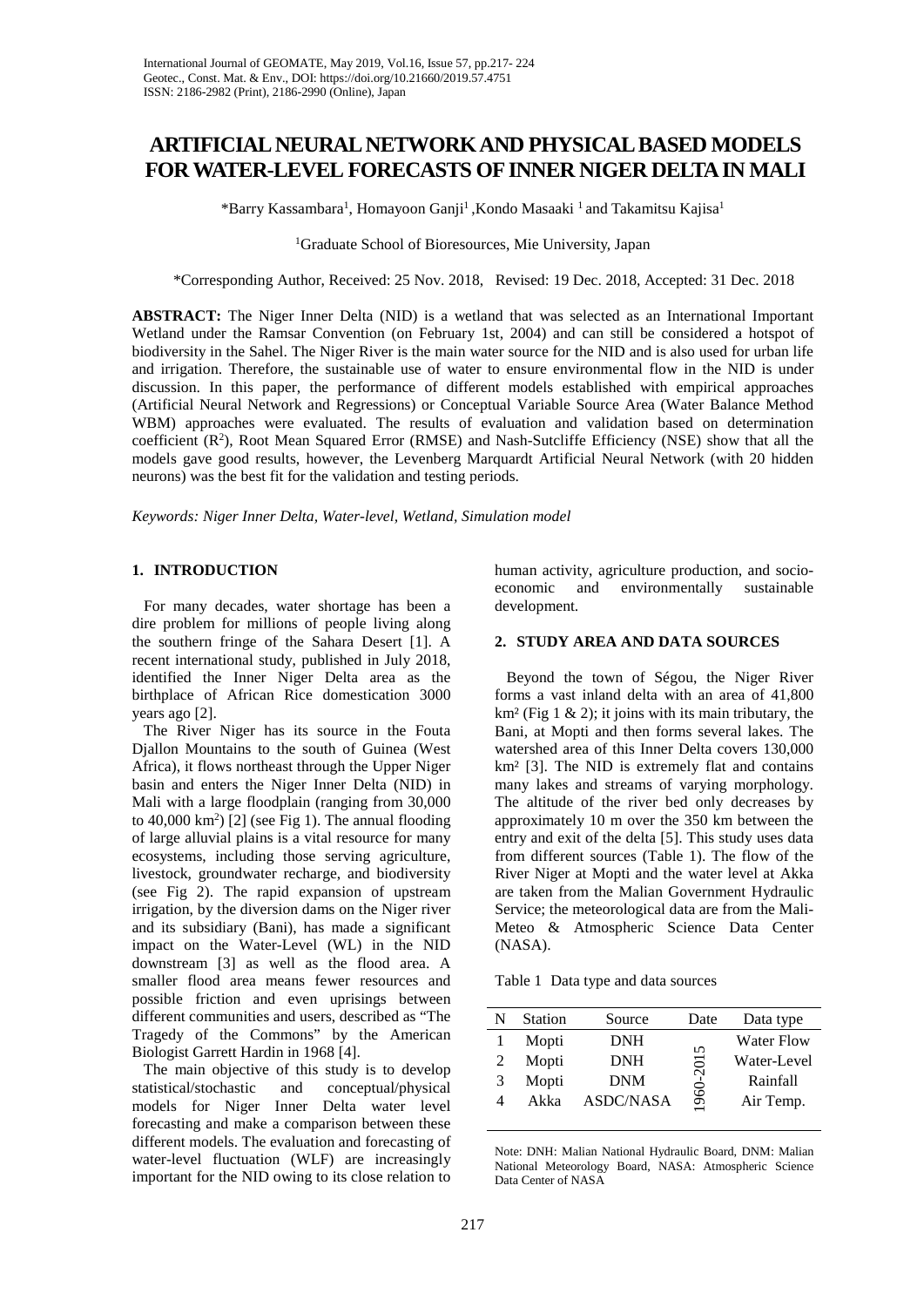



Fig 1. The Niger Inner Delta in Mali Fig 2. NID during the dry season (Source: Google)

## **3. METHODS**

 The most common methods for river flow and WL forecasting are physical, conceptual and/or statistical rainfall-runoff methods [5-7]. In recent years, Artificial Intelligence (AI) has received a great deal of attention as a modern approach for data series analysis and for hydrology modeling, including Artificial Neural Networks (ANN) and the Adaptive Neuro-Fuzzy Inference System (ANFIS) [7-13]. For our study, six different models were implemented, based on empirical and stochastic approaches.

#### **3.1 Artificial Neural Network (ANN)**

 An artificial neural network (ANN) is a nonlinear, black box statistical/stochastic approach [11]; the main objective is to find the optimum architecture of an ANN that can model the relationship between input and output variables. In this study, the Matlab Neural Network tool® were used to train the different models. For each of the following ANN algorithms, the monthly rainfall, evapotranspiration and the river discharge at Mopti station were designated as predictors and the water level at Akka station was designated as the predicted.

 The most commonly used ANN structure is the feed-forward multilayer perceptron (MLP). It is a network formed by simple neurons. The perceptron computes a single output from multiple real-value inputs by forming combinations of linear relationships, according to input weights and even nonlinear transfer functions [6].

Mathematically, the MLP can be express as:

$$
\mathbf{y}^{(k)} = f\left(\sum_{i=1}^{n} w^{(k)}_{i} h^{(k)}_{i} + b^{(k-1)}\right) \quad (1)
$$

Where  $\gamma$  is the computed value of the maximum monthly water-level ( $H_{\text{max}}$ );  $W_i$  is the *i*th connection weight; and  $h_i$  represents the input values in each layer.

For the layer  $k1$ :  $ET_{0\_obs}$ ,  $Rain_{Obs}$ ,  $Q_{max\_obs}$ ); *b* is the neuron bias,  $\boldsymbol{k}$  is the number of layers and

 $f$  is the activation function. Let us consider the target value of watthe er level to be  $y_{target}$ .

The Multilayer neural network could have L hidden layers and would be calculated as follows:

#### *The Forward Pass:*

 $\rightarrow$  Layer pre-activation for  $k > 0$  ( $h^0(x) = x$ )

$$
a^{k}(x) = b^{(k)} + w^{(k)}h^{(k-1)}(x) (2)
$$

 $\rightarrow$  Hidden layer activation (*k from* 1 *to L*)

$$
y^{(k)}(x) = f(a^{(k)}(x))
$$
 (3)

 $\rightarrow$  Output layer activation ( $k = L + 1$ )

$$
y^{(L+1)}(x) = g(a^{(L+1)}(x)) \qquad (4)
$$

Where  $q$  is the output layer activation function.

Calculating the error using squared error function gives: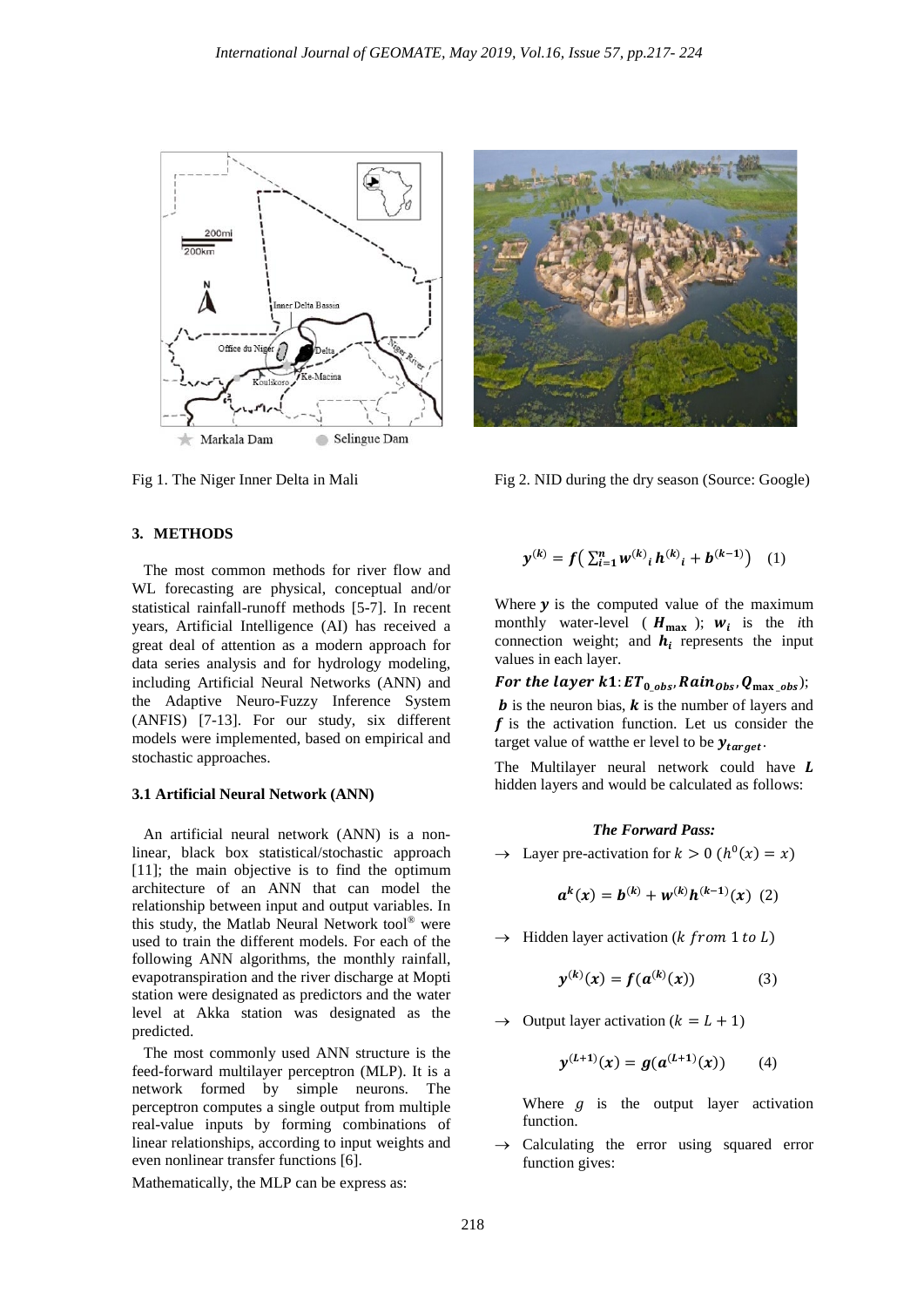$$
E = \sum_{1}^{1} (y_{target} - y^{(L+1)})^2
$$
 (5)

#### *The back-forward Pass:*

The goal with back-propagation is to update each of the weights  $(w^k)$  in the network so that they cause the actual output to be closer to the target output, thereby minimizing the error for each output neuron and the network as a whole. For details about the procedure refer to [14].



Fig 3. Multilayer Neural Network Architecture (Source: Almad Aljebaly refer to [10])

 Previous studies indicated that the Levenberg-Marquardt algorithm produces reasonable results for most ANN applications [6,15]. For the present study, the three algorithms available in Matlab® (Levenberg-Marquardt (LM), Bayesian Regularization (BR) and Scaled Conjugate Gradient (SCG) algorithms) were considered and the number of hidden layers was fixed.

#### *3.1.1. Levenberg-Marquardt Algorithm (LM)*

 Levenberg-Marquardt (LM) is the most popular alternative to the Gauss-Newton method for finding the minimum of the function  $F(x)$  that is a sum of:

$$
F(x) = \frac{1}{2} \sum_{i=1}^{m} [f_i(x)]^2
$$
 (6)

Let the Jacobian of  $f_i(x)$  be denoted  $J_i(x)$ , then the LM method searches in the direction given by the solution  $p$  of the equation:

$$
(J_k^T J_k + \lambda_k I) p_k = -J_k^T f_k \tag{7}
$$

where  $\lambda_k$  are non-negative scalars and *I* is the identity matrix [14].

#### *3.1.2. Bayesian Regularization Algorithm (BR)*

 This algorithm uses David MacKay's Bayesian techniques to optimize regularization and requires the computation of the Hessian matrix [16]. Typically, training aims to reduce the sum of squared errors  $E<sub>D</sub>$  and the regularization adds an additional term  $E_W$  [17]. The objective term becomes

$$
F = \beta E_D + \alpha E_w \tag{8}
$$

where  $\beta$  and  $\alpha$  are the objective function parameters.

## *3.1.3. Scaled Conjugate Gradient Algorithm (SCG)*

 The Scaled Conjugate Gradient (SCG) method, is based on the gradient descent algorithm (as are most of the feed-forward neural networks) and is well known in optimization theory [18]. The SCG avoids the line search per learning iteration by using an LM approach in order to scale the step size.

## **3.2. Gaussian Process Regression (GPR) model with MatLAB regression learner**

 Gaussian process regression (GPR) models are kermel-based, probabilistic models [19,25]. A linear regression model is of the form:

$$
y = x^T \beta + \varepsilon \tag{9}
$$

where  $\varepsilon \sim N(0, \sigma^2)$ . A GPR model explains the response by introducing the latent variable. The GPR model was fit using a squared, exponential kernel (covariance) function, which is defined as:

$$
k(x_i, x_j | \theta) = \sigma_f^2 exp \left[ -\frac{1}{2} \frac{(x_i - x_j)^T (x_i - x_j)}{\sigma_i^2} \right] (10)
$$

 It is expected that points with similar predictor values  $x_i$ , naturally have close response (target) values  $y_i$ . In other words, it determines how the response at one point  $x_i$  is affected by responses at other points  $x_j$ ,  $i \neq j$ ,  $i = 1, 2, ..., n$ , where  $\sigma_l$  is the characteristic length scale and  $\sigma_f$  is the signal standard deviation.

## **3.3. Water Balance Model using Variable Source Area (WBM/VSA)**

 The water depth in the NID may be obtained using the Water Balance Model (WBM) with Variable Source Area (VSA), see Eq. (11). The concept of Variable Source Area was introduced for the first time by Hewlett and Hibbert in 1967 [20]. Dunne (1975) [21] is also known for his contribution to the fundamental concept of the VSA. The VSA develops when the soil profile becomes saturated from below after the water table rises towards the land surface.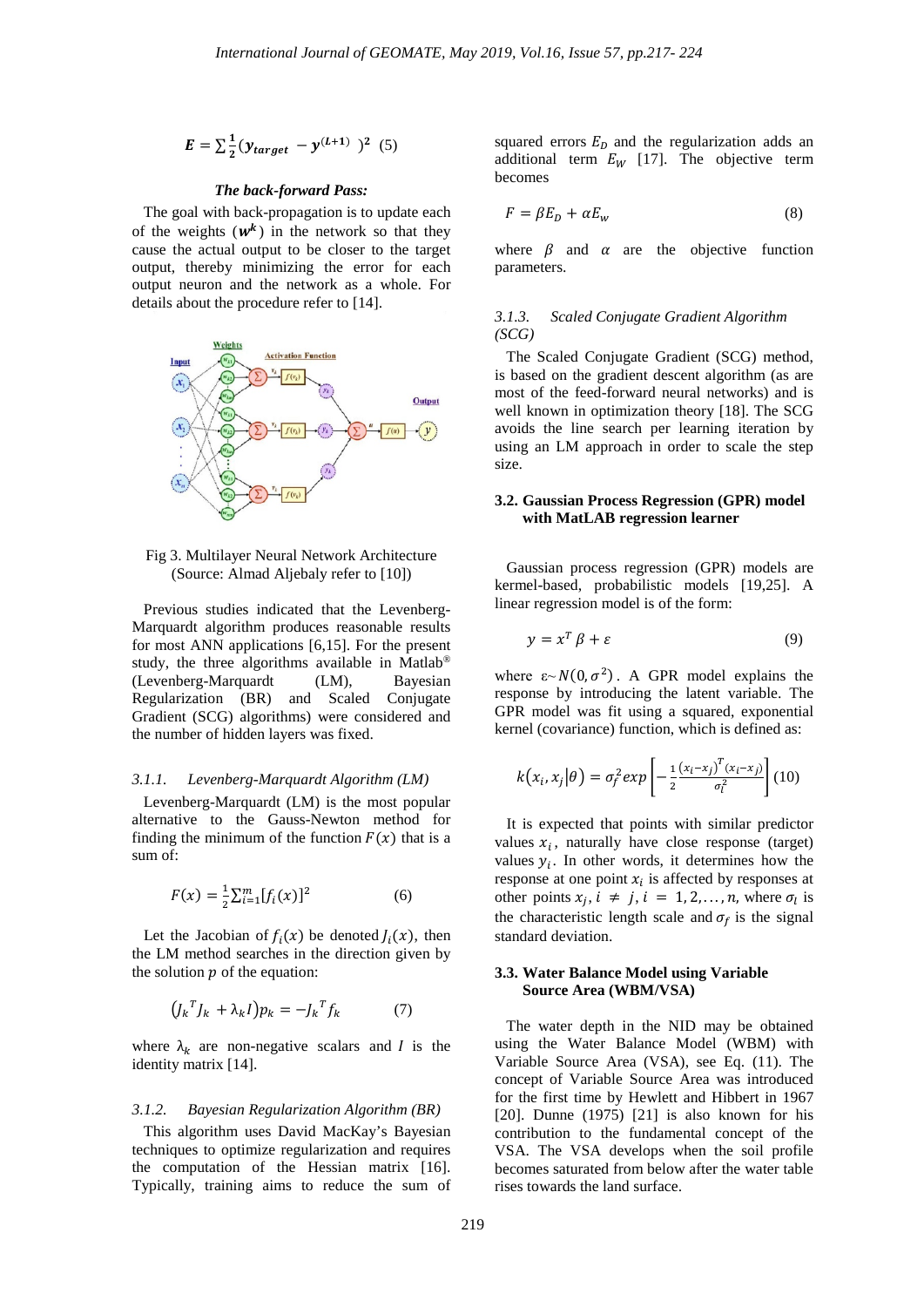$$
H_{i+1} = Max(H_i + (Q_{i+1} - Q_{out})\frac{D}{A_1} +
$$
  

$$
(R_{i+1} - ET_{0i+1}D)\frac{(A_1 + A_2)}{A_1}, \gamma)
$$
 (11)

The outflow is  $Q_{out} = \beta M a x (H_i, 0)^{\alpha}$  (12)

The wet soil area is given as  $A_2 = \delta \sqrt{A_1}$  (13)

 Time, maximum monthly inflow from the upstream Mopti station  $(Q_i)$ , monthly rainfall  $(R)$ the daily potential evapotranspiration  $(ET_0)$ , the number of days in each month  $(D)$ , and pond water surface  $(A_1)$  data were fed into the spreadsheet. To estimate the maximum water level  $(H_i)$  at various time-steps, Eq. (11) is used, based on parameters  $\alpha$ ,  $\beta$ ,  $\gamma$  and  $\delta$ . The Generalized Reduced Gradient (GRG) nonlinear solving method was used to identify the parameters in Excel Solver ®.

#### **3.4. Multiple Linear Regression (MLR)**

 As opposed to simple linear regression models, which describe the linear function relationship between a single explanatory variable  $X$  (inflow, Rainfall,  $ET_0$ ) and the response variable Y (NID Water-Level), multiple linear regression models comprise the use of a collection of explanatory variables for describing the behaviour of  $Y$  [22-23].

In formal terms:

$$
y = \beta_0 + \sum_{j=1}^{k} \beta_j x_{ij} \tag{14}
$$

 Parameter estimation in multiple linear regression is based on the least squares method and can be computed using the Excel ® Data Analysis Regression Toolbox. The equation to estimate the maximum monthly water level of the NID will be:

$$
H_{max} = \beta_0 + \beta_1 ET_0 + \beta_2 Rain + \beta_3 Q_{max} (15)
$$

#### **4. RESULTS**

 The monthly data from 1960 to 2010 (612 datasets) were used for the model training and validations and the monthly data from 2011 to 2015 (60 datasets) were used for testing. In order to validate and evaluate the models, the Correlation Coefficient (r), squared R  $(R^2)$ , Root Mean Squared Error (RMSE) and Nash-Sutcliffe Efficiency (NSE) were used (Table 2). The plots of the maximum monthly WL  $(H_{max})$  variation for different models are shown in Fig 4.



Fig 4a-d. Validation scatter plots of observed versus modeled water level. (a) Levenberg-Marquardt (ANN ML), (b) Bayesian Regularization (ANN BR), (c) Scaled Conjugated Gradient (ANN SCG), (d) Gaussian Process Regression (GPR)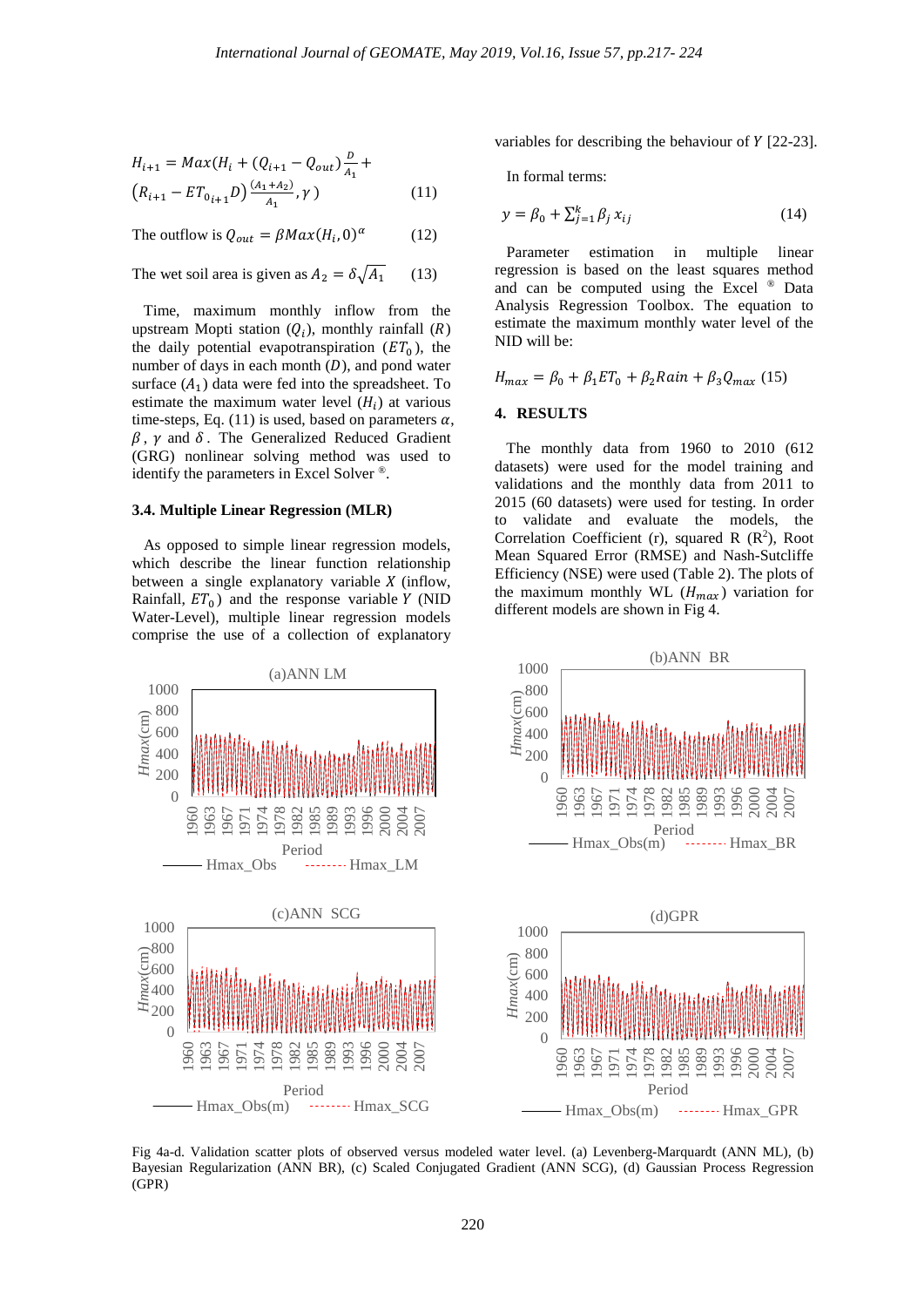

Fig 5e,f. Validation scatter plots of observed versus modeled water level. (e) Water Balance Model (WBM), (f) Multilinear Regression model (MLR).

|              |                          | Validation (1960-2010) |       |                     | Evaluation (2011-2015) |      |       | Methods/Parameters |                                                                                                         |
|--------------|--------------------------|------------------------|-------|---------------------|------------------------|------|-------|--------------------|---------------------------------------------------------------------------------------------------------|
|              | Model                    | r                      | $R^2$ | <b>RMSE</b><br>(cm) | <b>NSE</b>             | r    | $R^2$ | RMSE<br>(cm)       |                                                                                                         |
| a            | <b>ANN LM</b>            | 0.97                   | 0.94  | 41.47               | 0.95                   | 0.97 | 0.95  | 38.36              | <b>Mathworks</b><br>(Levenberg-<br>Marquardt)                                                           |
| $\mathbf b$  | <b>ANN BR</b>            | 0.97                   | 0.89  | 59.00               | 0.94                   | 0.97 | 0.95  | 38.20              | Mathworks (Bayesian<br>Regularization)                                                                  |
| $\mathbf{C}$ | <b>ANN</b><br><b>SCG</b> | 0.96                   | 0.92  | 52.05               | 0.91                   | 0.96 | 0.92  | 46.99              | Mathworks (Scaled<br>Conjugate Gradient)                                                                |
| d            | MLR-<br><b>GPR</b>       | 0.97                   | 0.93  | 46.88               | 0.91                   | 0.97 | 0.95  | 37.51              | <b>Mathworks</b><br>(Regression Learner)<br>GPR)                                                        |
| e            | WBM-                     | 0.95                   | 0.91  | 60.00               | 0.84                   | 0.96 | 0.93  | 50.80              | Excel (SOLVER GRG)<br>$\alpha=1.29,\beta=228.73,\delta=59.$<br>$19, y=0.32$                             |
| $\mathbf f$  | MLR-<br><b>GRG</b>       | 0.93                   | 0.87  | 65.02               | 0.853                  | 0.96 | 0.92  | 46.68              | Excel (Data Analysis)<br>$\beta_0 = 1070.2, \beta_1 = -$<br>$156.65,\beta_2=1.14$ ,<br>$\beta_3 = 0.12$ |

Table 1 Model validation and evaluation statistics

# **5. DISCUSSION**

The models' performance from  $\mathbb{R}^2$ , RMSE and NS are given in Table 2 and Fig 5. It can be seen from the validation results that the ANN (LM, BR and SCG) perform much better for each of the algorithms, followed by Gaussian Process Regression; the Water Balance Model and the Multilinear Regression Model have the worst performance.

 For all the models, the NSE values of validation are close to 1, which is in the range of acceptable levels (between 0 and 1, where 1 is the optimal value) according to Moriasi et al. [24], however, the ANN Levenberg-Marquardt algorithm gives the best result for each performance index.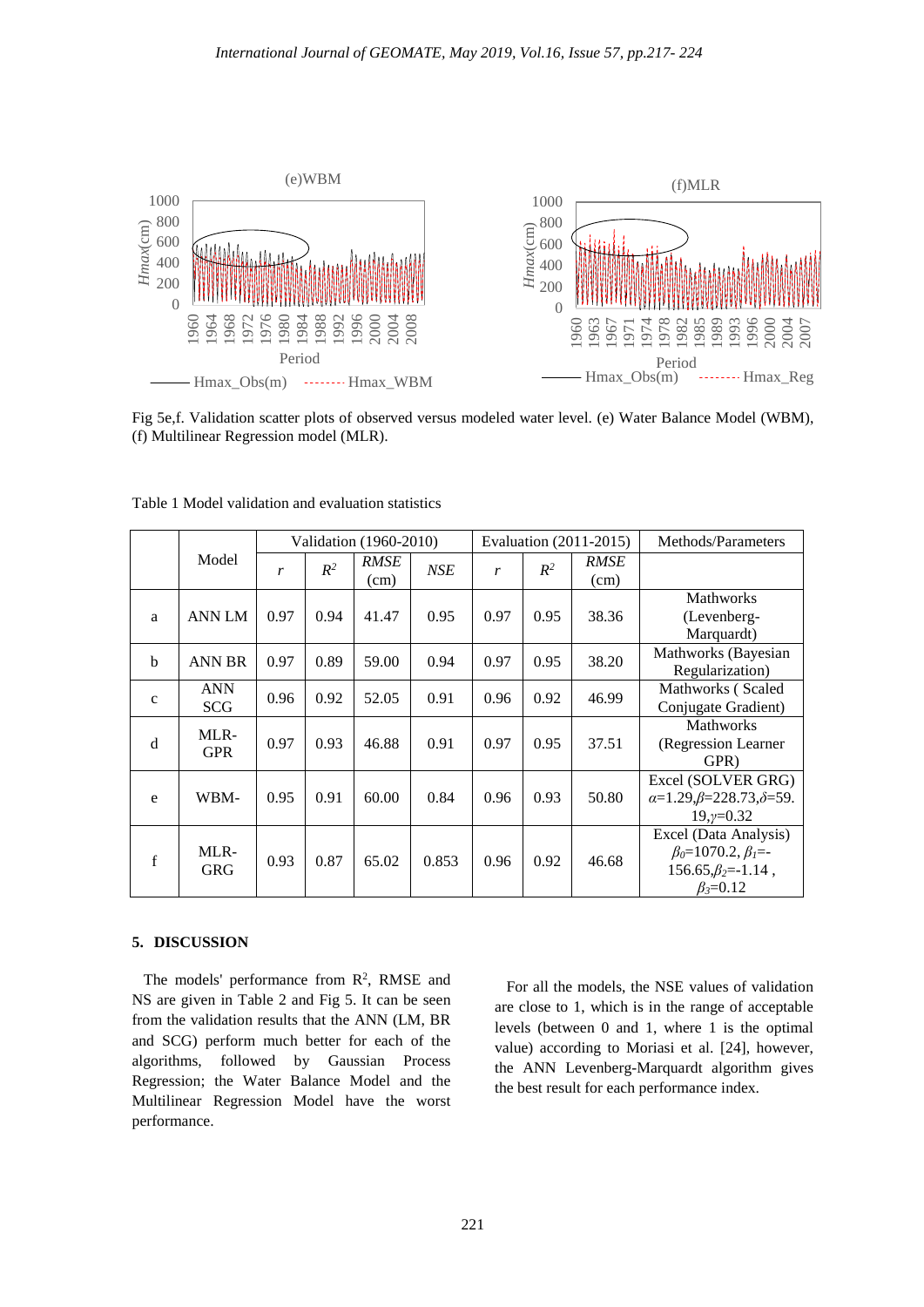

Fig 6: (a) Levenberg-Marquardt (ANN ML), (b) Bayesian Regularization (ANN BR) (c) Scaled Conjugated Gradient (ANN SCG), (d) Gaussian Process Regression (GPR), (e) Water Balance Model (WBM), (f) Multilinear Regression model (MLR).



Fig 7: Comparison between the measured incoming flow *Qin<sub>(obs)</sub>* and calculated outgoing flow *Qout*<sub>(sim)</sub>

Although the ANN Levenberg-Marqardt gives the best fitting results, it does not allow us to estimate all of the internal processes that occurred in the watershed, like the physically-based Water Balance Model using Variable Source Area does. From WBM, the wet area surrounding the water body of the delta ( $A_2 = 5,900 - 9,381 km^2$ ) and the monthly outflow  $(Q_{out})$  were estimated as shown in Eq (12) and Fig 6.

The inflow fluctuated much more than the outflow due to the presence of several lakes in the delta.

 Owing to the lack of climate data throughout the large area of the NID (with only one station serving 40,000 km<sup>2</sup>), the WBM could not compute accurately, therefore the ANN is the best alternative to overcome this issue.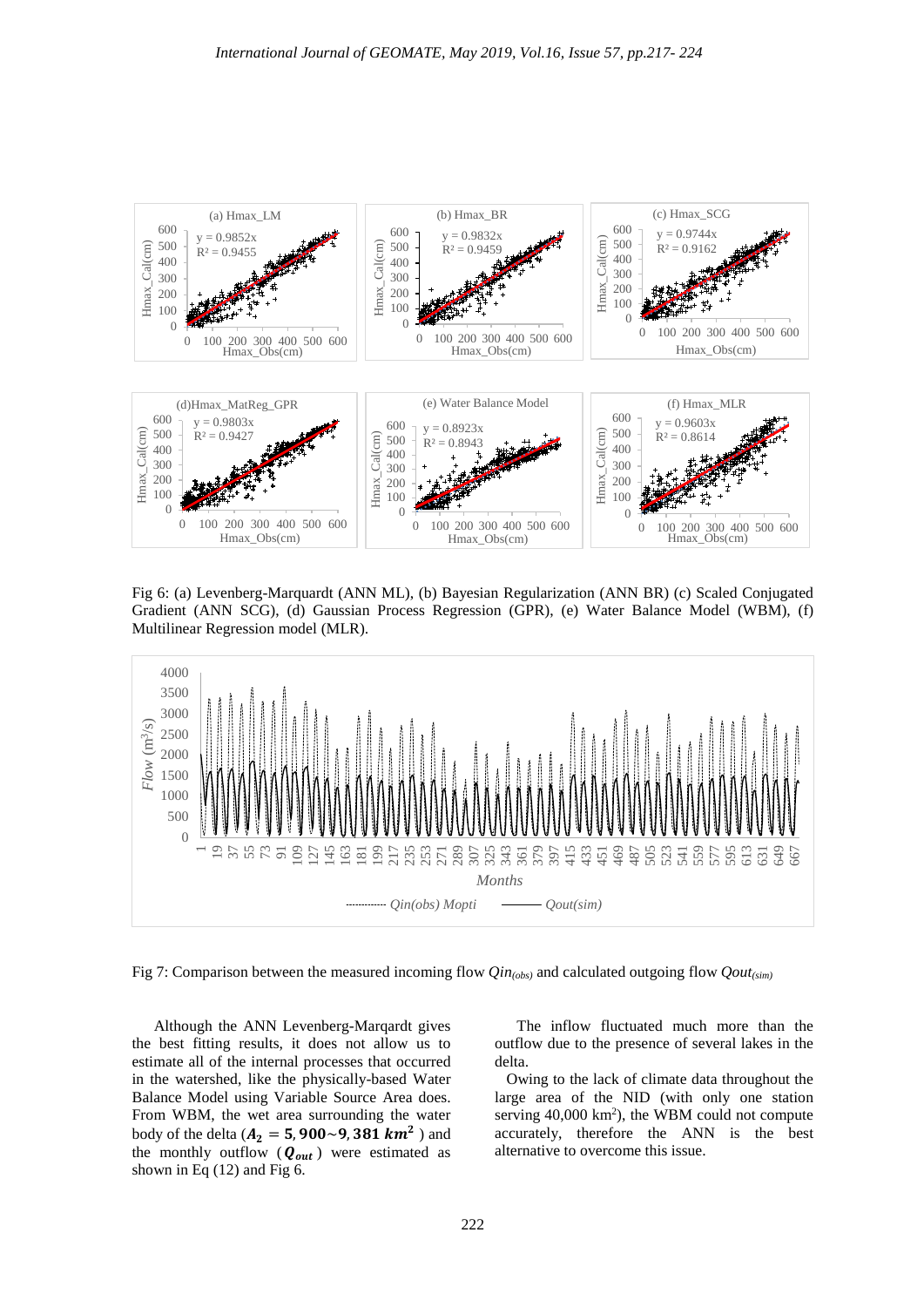#### **6. CONCLUSIONS**

 The accuracy of different models for forecasting the maximum monthly water level of the Niger River Inner Delta was investigated using different statistical/stochastic methods with input data of the water inflow discharge from the Mopti station, the rainfall and the  $ET_0$ . From the results, the Artificial Neural Network Levenberg-Marquardt was the best model for predicting the water level of the Inner Niger Delta. However, the ANN Bayesian Regularization, the ANN Scaled Conjugate Gradient and the Gaussian Process Regression can also be applied with minimal error. Although the WBM does not fit that well, it can still be used to estimate the wet area surrounding the waterbody of the delta and the outflow.

### **7. ACKNOWLEDGMENTS**

 Our warm thanks go to the Mali National Hydraulics Service for their support in terms of providing some of the data. Thanks also go to the Laboratory of Water Resources Engineering at Mie University for their help.

## **8. REFERENCES**

- [1] Zwart L., Beukering P. V., Kone B. and Wymenga E., The Niger, a Lifeline. Effective Water Management in the Upper Niger Basin, Leo Zwarts (RIZA), Pieter van Beukering (IVM), Bakary Kone (Wetlands International) and Eddy Wymenga (A&W), Eds., Sevare (Mali), Amsterdam (Netherlands): Wetlands International/Institute for Environmental Studies (IVM)/A&W Ecological, 2005, p. p. 169-190.
- [2] Cubry P., Tranchant-Dubreuil C.,. Thuillet A.-C, Monat C., Ndjiondjop M.-N., Labadie K., Cruaud C.,Engelen S, Scarcelli N., Rhone B.,Buregarella C., Dupuy C., Larmande P., Wincker P.,Francois O., Sabot F. and Vigouroux Y., "The Rise and Fall of African Rice Cultivation Revealed by Analysis of 246 New Genomes," Current Biology, vol. 28, 2018, pp. 2274-2282.
- [3] Mariko A., Mahe G., Orange D.,Royer A., Nonguierma A., Amani A. and Servat E., "Suivi des zones d inondation du Delta Interieur du Niger, Perspective avec les donnees de basse resolution NOAA/AVHRR," Gestion Integree en zones inondables tropicales, 2002, pp. 231-244.
- [4] Kassambara B., Ganji H. and Kajisa T., "Impact of Agricultural Water Allocation on the Ecosystems in the Inner Niger River Delta," GEOMATE, vol. 14, no. 42, 2018, pp. 164-170.
- [5] Garrett H., "The Tragedy of the Commons," American Association for the Advancement of Science, vol. 162, no. 3859, 1968, pp. 1243-1248.
- [6] Ibrahim M, Wisser D., Ali A.,Diekkrüger B., O.

Saidou, Mariko A. and Alfouda A., "Water Balance Analysis over the Niger Inland Delta-Mali: Spatiotemporal Dynamics of the Flood Area Water Losses," MDPI-Hydrology, vol. 4, no. 40, 2017, pp. 1-23.

- [7] Mohammad Kalteh A., "Monthly river flow forecasting using artificial neural network and support vector regression models coupled with the wavelet transform," ELSEVIER, vol. 54, 2013, pp. 1-8.
- [8] Rezaeianzadeh M., Tabari H., Arabi Yazdi A., Isik S. and Kalin L., "Flood flow forecasting using ANN, ANFIS and regression models," Springer, vol. 25, no. 1, 2014, pp. 25-37.
- [9] Marquardt D. W., "An Algorithm for Least-Squares Estimation of Nonlinear Parameters," J. Soc. Industry. Appl. Math., vol. 11, no. 2, pp. 431-441, 1963.
- [10] Aljebaly A., "Western Michigan University Computer Science," 20 November 2016. [Online]. Available: https://wmich.edu/cs. [Accessed 05 December 2016].
- [11] MacKay D. J. C., "Bayesian Interpolation," Computation and Neural Systems, vol. 4, 1992, pp. 415-447.
- [12] Foresee F. D. and Hagan M. T., "Gauss-Newton Approximation to Bayesian Learning," in International Conference on Neural Network, Houston, TX, USA, 1997.
- [13] Moller M. D., "A Scaled Conjugate Gradient Algorithm for Fast Supervised Learning," Neural Networks, vol. 6, 1993, pp. 525-533.
- [14] Rasmussen C. E. and Williams C. K. I., Gaussian Processes for Machine Learning, Cambridge, Massachusetts: The MIT Press, 2006.
- [15] Hewlett J. D. and Hibbert A. R., "Factors affecting the response of small watersheds to precipitation in humid areas," Progress in Physical Geography, vol. 33, no. 2, 1967, pp. 288–293.
- [16] Dunne T., Moore T. R. and Taylor C. H., "Recognition and Prediction of Runoff-Producing Zones in Humid Regions," Hydrological Science, vol. XX, no. 3, 1975, pp. 305-325.
- [17] Moriasi D. N., Arnold J. G., Vanliew M. W., Binger R. L., Harmel D. R.and. Veith T. L, "Model Evaluation Guidelines for Systematic Quantification of accuracy in Watershed Simulations," ASABE Soil & Water Division, vol. 50, no. 3, 2007, pp. 885- 900.
- [18] Rosenberg E. A., Wood A. W. and Steinemann A. C., "Statistical applications of physically based hydrologic models to seasonal streamflow forecasts," Water Resources Research, vol. 47, no. W00H14, 2011, pp. 1-19.
- [19] Risley J. C., Gannett M. W., Lea J. K. and Roehl E. A. Jr, Scientific Investigation Report, An Analysis of Statistical Methods for Seasonal Flow Forecasting in the Upper Klamath River Basin of